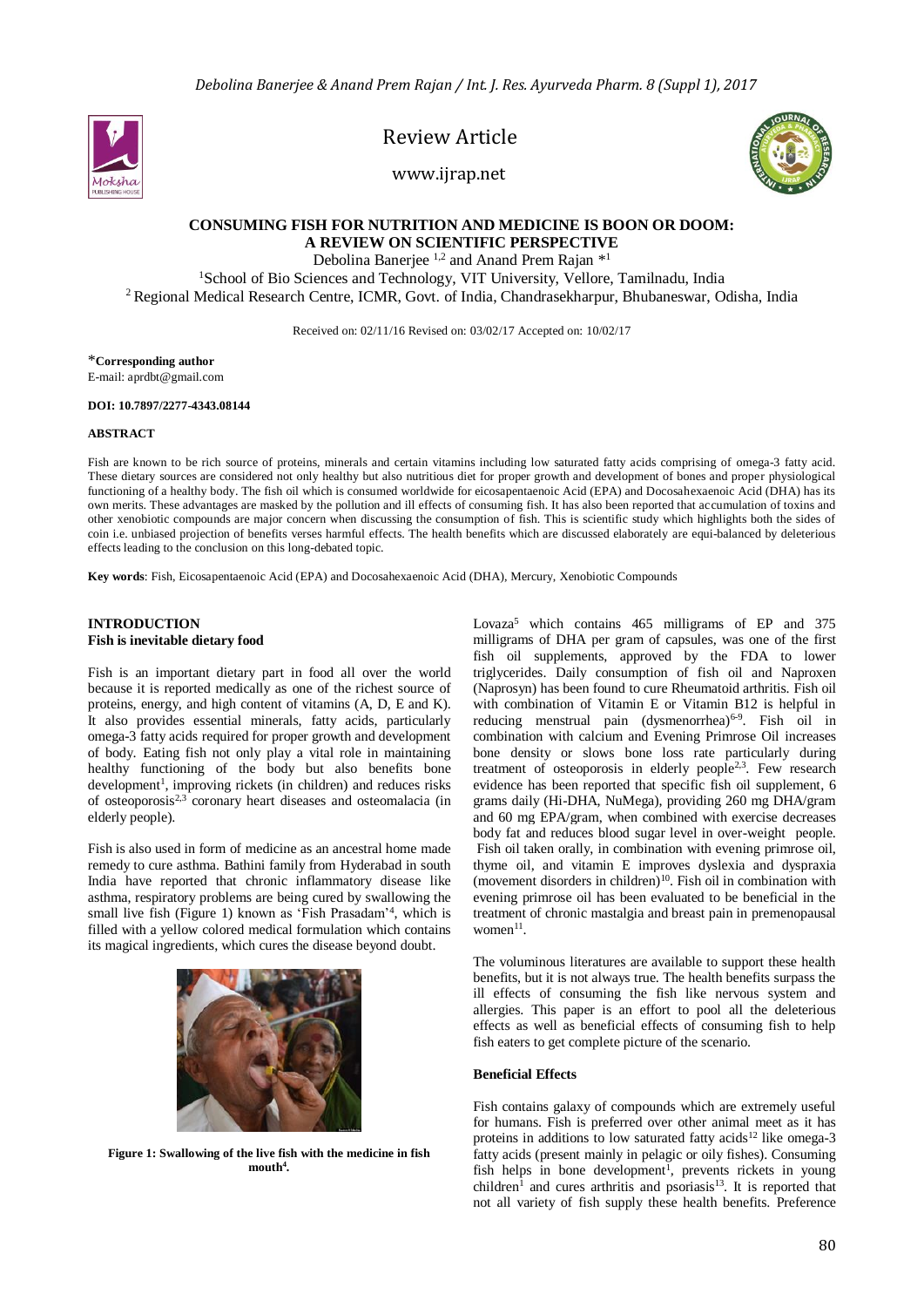should be given to few species of fishes which contains high omega-3 fatty acids (polyunsaturated fats). Few aquatic organisms which are recommended for health benefits are salmon *(Salmo salar)*, cat fish *(Siluriformes),* shrimp *(Caridea*), sardines *(Sardina pilchardus*), canned light tuna (*Thunnus* 

*alalunga*), Pollock (*Pollachius*), lake trout (*Salvelinus namaycush*), anchovies *(Engraulidae*), blue fish *(Pomatomus saltatrix)*, oysters (farmed) *(Ostreidae*), water coho salmon *(Oncorhynchus kisutch*), arrow squid *(Nototodarus sloanii*), gem fish *(Rexea solandri*).

| S. No.         | Fishes &<br><b>Products</b>             | <b>Provides</b>                                                                                                                                                 | <b>Scientific names</b>             | <b>Beneficial effects</b>                                                                                                                                                                                                                |
|----------------|-----------------------------------------|-----------------------------------------------------------------------------------------------------------------------------------------------------------------|-------------------------------------|------------------------------------------------------------------------------------------------------------------------------------------------------------------------------------------------------------------------------------------|
| $\mathbf{1}$   | Salmon<br>(Salmon oil)                  | Omega-3 fatty acid, high proteins.                                                                                                                              | Salmo salar                         | Reduces formation of clots & heart attacks, helps<br>in brain development, increment in memory, good<br>eyesight. Reduces triglycerides and coronary heart<br>diseases; it's also beneficial for skin and joints<br>health.              |
| $\overline{c}$ | Halibut<br>(white fish)                 | High in proteins, minerals,<br>vitamin A, D, E, K                                                                                                               | Hippoglussus<br>stenolepis          | Proper growth and development of young<br>children, helps in curing rickets.                                                                                                                                                             |
| 3              | Sardines                                | Omega-3 fatty acid                                                                                                                                              | Sardina pilchardus                  | Reduces stroke and heart inflammation.                                                                                                                                                                                                   |
| $\overline{4}$ | Pollock                                 | Vitamin D, omega-3 fatty acid                                                                                                                                   | Pollachius                          | Reduces the risk of osteoporosis, arthritis.                                                                                                                                                                                             |
| 5              | Haddock                                 | Low saturated fats, omega-3 fatty<br>acid, vitamin D.                                                                                                           | Melanogrammus<br>aeglefinus         | Reduces risk of heart disease, helps in bone<br>development, rickets improvement in young<br>children.                                                                                                                                   |
| 6              | Cat fish                                | High proteins, omega-3 fatty acid.                                                                                                                              | <b>Siluriformes</b>                 | Good eyesight, prevents from certain cancers,<br>reduces risk of Alzheimer's disease and reduces<br>depression.                                                                                                                          |
| 7              | Seer                                    | Omega-3 fatty acid                                                                                                                                              | Cybium                              | Reduce the risk of heart disease.                                                                                                                                                                                                        |
| 8              | Tuna<br>-fish oil<br>-Baked<br>-Broiled | Omega-3 fatty acids                                                                                                                                             | <b>Thunnus</b>                      | Reduces the risk of atrial fibrillation in patients<br>aged 65 or older. Helpful in inflammation<br>problems, maintains blood pressure imbalances,<br>improves improper heart functioning, improves<br>memory and joint health problems. |
| 9              | Lake trout                              | Omega-3 fatty acid, high proteins.                                                                                                                              | <b>Salvelinus</b><br>namaycush      | Less likely to form clots & reduce heart attacks,<br>brain development, increment in memory, good<br>eyesight.                                                                                                                           |
| 10             | Hoki (NZ<br>whiting) oil                | Low in Saturated Fat, also a good<br>source of Calcium, and a very<br>good source of Protein,<br>Magnesium, Phosphorus,<br>Potassium and Selenium.              | <b>Macruronus</b><br>novaezelandiae | Helpful in inflammation problems, maintains<br>blood pressure imbalances, improves improper<br>heart functioning, improves memory and joint<br>health problems.                                                                          |
| 11             | Marine fish<br>(cod liver oil)          | Omega 3 and omega 6 nutrients                                                                                                                                   |                                     | Efamol Marine (combines fish oil and evening<br>primrose oil), -reduce the symptoms CFS<br>(Chronic fatigue syndrome)                                                                                                                    |
| 12             | Herring                                 | Omega-3 Fatty Acids and herring<br>as a pickle is one of the best<br>sources of natural vitamin D3, also<br>an excellent source of selenium<br>and vitamin B12. | Clupea                              | Helps people to overcome obesity, helpful in<br>bones or joints health.                                                                                                                                                                  |

# **Table 1: Depicts advantages of eating fish**

And also included that serving fish twice a week is good for health in various aspects such as asthma, brain development or increment in memory, good eyesight, reduce the risks of cancer<sup>14</sup> (includes oral cavity, oesophagus, prostate, ovary, breast, colon), reduces stroke and heart inflammation*,* lowering blood pressure, lowers the risk of osteoporosis $2,3$ , osteomalacia (in elderly people) and developing dementia in elderly people including Alzheimer's disease <sup>15</sup>, diabetes (manage blood sugar levels), lowers depression, curing rheumatoid arthritis<sup>16,17</sup>.

### **Fish Oil**

Fish oil lowers the blood pressure or triglycerides level, prevents heart diseases and strokes<sup>18</sup>. Its usefulness is also noted in dry eyes, glaucoma, and age related macular degeneration (AMD)<sup>19</sup>. Sometimes women are also suggested to intake fish oil to avert painful periods, breast pain and also difficulties related with pregnancy such as miscarriage, high blood pressure, late pregnancy and early delivery<sup>20</sup>. Fish oil is also useful as an antioxidant stress<sup>21</sup> which helps in preventing weight loss triggered by certain cancer drugs as well as beneficial for diabetes, asthma, developmental coordination disorders,

movement disorders, dyslexia, obesity, kidney disease, weak bones and psoriasis.

In order to foil high blood pressure and kidney injury after heart and liver transplant surgery, fish oil is sometimes recommended as to lessen the rejection risks. It also keeps the blood vessels from clotting and clogging protecting it from closing. The beneficial effect is due to omega -3-fatty acids contained in fish oil are eicosapentaenoic acid (EPA) and docosahexaenoic acid (DHA). This essential fatty acid is an omega-3 fat, which is found in cold water fish. EPA & DHA are highly unsaturated fat because they contain 6 and 5 double bonds on their long structural chain<sup>20</sup>.

These polyunsaturated fats play a very important role with the function of our bodies. Fish oil is adjuvant with many useful compounds like lycopene, Astaxanthin<sup>21</sup> which is useful in aids of eye health and anti-inflammation. It is also reported to suppress the risk of obesity, diabetes, atherosclerosis, hyperlipidemia and hypertension<sup>22</sup>. Fish oil in combination with a drug named Simvastatin may lower the cholesterol level<sup>23</sup> as shown in Graph 1.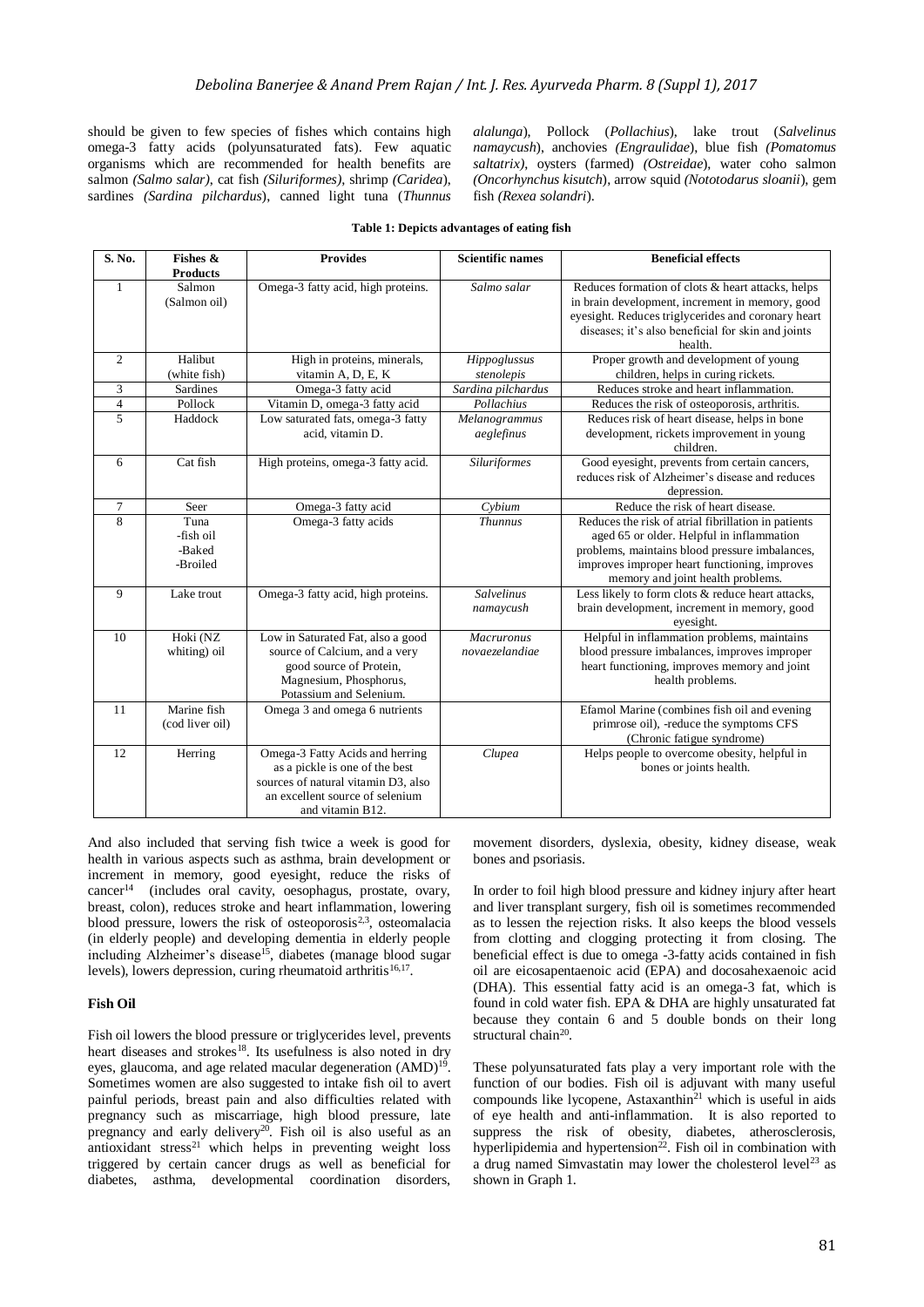

**Graph 1: Effect of treatment of high cholesterol related disease with only Simvastatin, only Fish oil, combination of Simvastatin + Fish oil and Low fat diet on triglycerides (TG) and total cholesterol**   $(TC)^{23}$ .

#### **Cardiovascular and respiratory disorder**

Coronary heart diseases (CHD), suspected fatal myocardial infraction, and sudden death from heart diseases<sup>18</sup>, are reduced by consumption of fish or fish oil<sup>24, 25& 45</sup>. Across different studies, compared with little or no intake, modest consumption (250-500 mg/D of EPA and DHA lowers relative risk by 25% or more. Higher intakes further do not substantially lower CHD mortality, suggesting a threshold effect<sup>24</sup>. Consumption of fish oil containing EPA and DHA as it possesses omega-3 fatty acids (including  $\alpha$ -linolenic acid) in fish oil proved to be beneficial in treating circulatory problems, lung complications and cardiac arrhythmias and hence reduces the risks of cardiac death<sup>26,18</sup>. Moreover fish oil supplementation (containing EPA and DHA) also proves to be worthwhile for sports athletes which eases the severity of exercise-induced bronchoconstriction (EIB)<sup>27</sup>.

**Table 2: Ayurvedic formulation in the mouth of two medically important fish species**

| Fish               | <b>Cure for</b>                                |  |
|--------------------|------------------------------------------------|--|
| Chinook Salmon     | Asthma                                         |  |
| Murrel fingerlings | Bronchitis and related<br>respiratory problems |  |

#### **Neurogenic Development**

Fish oil and fish is nature's richest source of DHA. DHA is known to be an essential nutrient that promotes neural health of an inborn babies and pregnant or breast feeding mothers associated with cognitive development<sup>28</sup>, good I.Q levels, high skills and sharp memories<sup>29</sup> and reduces the risks of obesity in children. DHA is preferentially incorporated into the rapidly developing brain during gestation<sup>30,31</sup> and first two years of infancy, concentrating in gray matter and retinal membranes. Infants can convert shorter chain N-3 fatty acids to DHA. Effects of maternal $32$  DHA consumption or neurodevelopment have been investigated in observational studies on consumption of fish especially cod liver oil. It is estimated that increasing maternal intake of DHA by 100 mg/Day increased in child I.Q by 0.13 points. Consumption of cod liver oil from onset of 18 weeks of pregnancy, until 3 months postpartum increased DHA levels in the cord blood by 50% which was reflected in raised mental processing scores. This is consistent with observational studies showing positive associations between maternal DHA levels or fish intake during pregnancy and behavioral attention scores, visual recognition memory and language comprehension in infancy. Thus, while dose responses and specific effects require further investigation, these studies together indicate that maternal intake of DHA is beneficial for early neurodevelopment<sup>31-34</sup>.

#### **Anti-inflammatory effect**

Effect of an enteric-coated fish oil preparation on relapses in crohn's disease has been extensively studied. Patients with crohn's disease may have phases of retardation, intermittent by relapses. Usefulness of fish oil extracts containing EPA has been reported in treating chronic inflammatory diseases as well as autoimmune diseases<sup>35</sup>. Fish oil eases the occurrence of relapses as it has an anti-inflammatory action, though its unpleasant taste, gastrointestinal side effects, indigestion, gassiness and diarrhoea is often poorly tolerated.

For treating few chronic inflammatory disorders<sup>36</sup>, fish oil has suggestive role. Due to the condensed production of Leukotriene B4 and Thromboxane A2, may play a role as an antiinflammatory effect are raised up in the inflamed intestinal mucosa of patients thru crohn's disease or inhibition of the synthesis of cytokines such as interleukin-1 beta and tumour necrosis factor $37$  and hence can also scavenge free radicals.

Besides inflammation, presence of multifocal gastrointestinal infarction has been recommended as a prompt pathogenic occurrence in crohn's disease, which may direct a key role in the pathogenesis of platelets and probably a powerful plateletaggregating agent, i.e. Thromboxane A2. The production of Thromboxane  $A2^{13}$  inhibited thru fish oil capacitance could be significant to the management of Crohn's disease, as treatment with N-3 fatty acids decline responsiveness of platelet in patients with these ailments. Enterocyte hyperplasia may get induced by fish oil, thus aggregating the mucosal surface area in correspondence increment in enteral absorption of nutrients and enhancement of nutrition.

# **Traumatic brain injuries**

Repetitive Mild Traumatic Brain Injuries (MTBI) may lead to irreversible brain damage due to the secondary effects that follow an MTBI (i.e. oxidative damage). Omega-3-fatty acids, DHA (docosahexaenoic acid) and EPA (eicosapentaenoic acid), have been shown to reduce the secondary effects of an MTBI by reducing oxidative damage, it helps to prevent and treat the cumulative effects of an MTBI38,39. So if a diet rich in omega-3 fatty acids, would reduce cognitive deficits and neuronal cell  $death^{39}$ .

# **Brain and Retina**

DHA is a building block of tissue in the brain and retina of the eye. It helps with forming neural transmitters, such as phosphatidylserine, which is important for brain function. DHA is found in the retina of the eye and taking DHA may be necessary for maintaining healthy levels of DHA for normal eye function. In cardiovascular system-EPA and DHA are converted into hormone like substances called prostaglandins and regulate the cell activity and healthy cardiovascular function. Human brain is 60% fat (a large part of which is DHA) and fatty acids like omega 3 affect brain growth and its neural connectivities. It supports brain development during infancy and helps maintain healthy brains at all stages of life. DHA is the most important omega 3 during early infancy. It supports brain development during the third trimester of pregnancy and the first two years of life when the brain is growing<sup>30</sup>. DHA helps build healthy brain, eye and nerve cells. Babies in all stages of growth require omega 3 DHA to develop healthy, normal vision and brain/nervous system function<sup>33</sup>. Omega -3 DHA is a major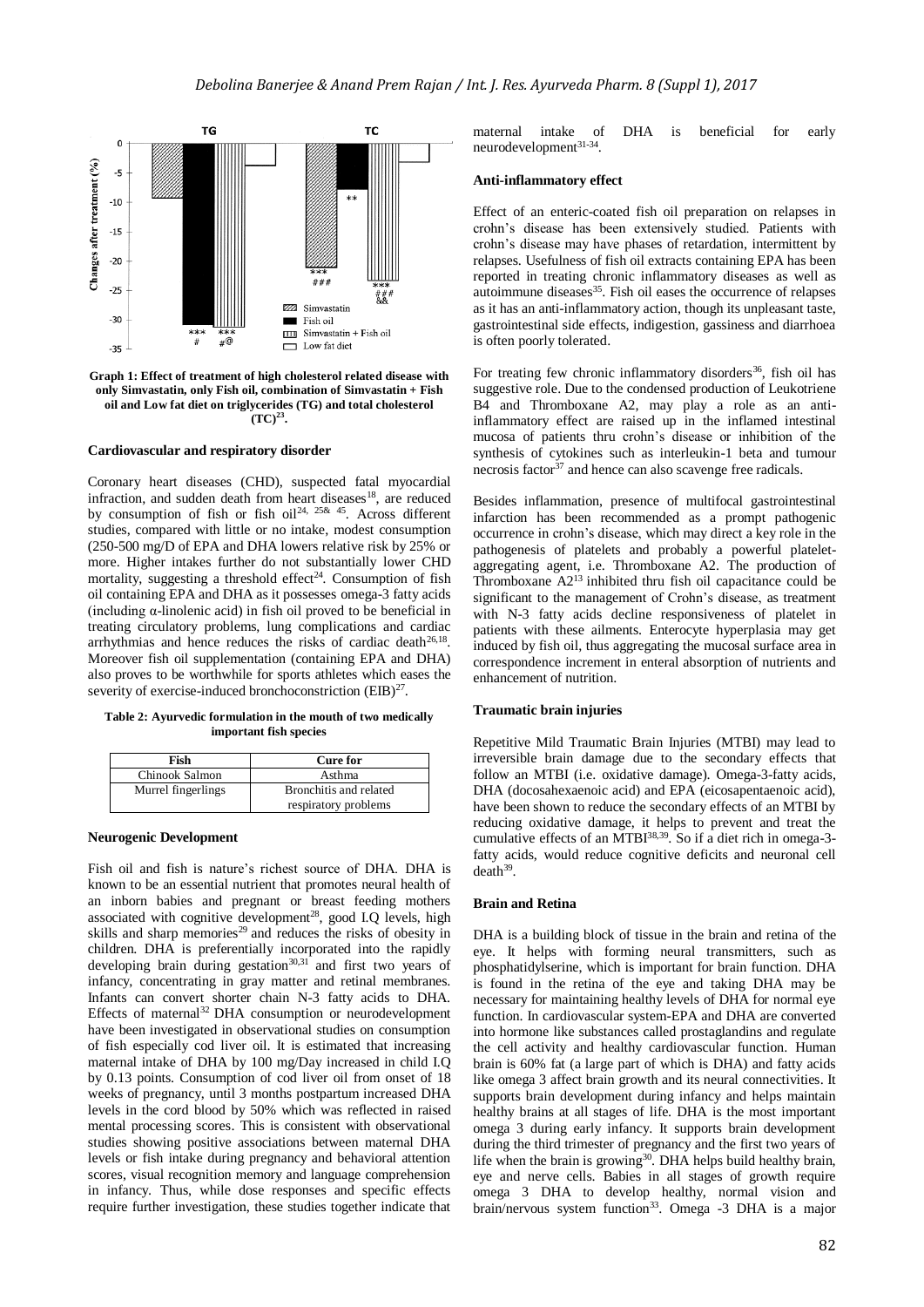component of brain and nerve tissue and plays a vital role in brain and eye development and function throughout your life. Omega-3 fatty acid, EPA and DHA also helps the cells in our brain communicate at any age by increasing membrane fluidity, which is essential for optimal cell signaling.

# **Harmful Effects**

The well-established fact of consuming fish as dietary component leads to numerous health benefits is presently ambiguous. Consuming fishes like tuna, shark, king mackerel, sword fish, tile fish, has also resulted in poisoning due to mercury and dioxins, which accumulates from industry and water pollution<sup>40</sup>. These toxins and xenobiotic compounds directly or indirectly produced adverse effects in humans when consumed, as it induces blood clots, heart choking, heart attack, neural disorders in men, pregnant women, unborn babies and children<sup>41</sup>.

Food and Drug Administration (FDA) and Environmental Protection Agency (EPA) abdicate the responsibilities for pregnant women, nursing mothers and young children to limit their intake of fishes and particularly predator fishes like shark, king mackerel etc., as these are exposed to high level of mercury, dioxins<sup>42</sup>, methylmercury, pesticide and other industrial pollutants, which adversely effects development of fetal brain and damage in the nervous system of young children and nursing mothers.

There is a great dilemma in human minds, whether to dine fish or not? Or particularly which species of fish should be restricted and eluded? Because of unsubstantiated claims of health risks due to intake of few species of fish, scientists have concluded based on evidence that almost all the species of fish are effected by mercury but few species of fish, mainly sea or oceanic fishes like king mackerel, shark, shell fish, albacore tuna, sword fish, Japanese puffer fish, tile fish, herring, flat fish, Atlantic mackerel, snapper, cod etc., particularly large, long lived predator fishes are highly effected and contains high level of mercury<sup>41,12</sup>.

The main heavy metal accumulated in the top predatory fish is mercury<sup>44</sup> which is produces by industrial effluents, burning of coal, farming and few manufacturing industries. It enters rivers, streams, lakes or any water bodies then it gets converted to methyl mercury which is readily absorbed and accumulated in the fish bodies by food chain.

Heavy metals like lead, cadmium, zinc, chromium, arsenic, selenium and other xenobiotic compounds like detergents, phthalate, PCB's, Dioxins, DDT, pesticide, synthetic dyes etc. enter the food chain and reach the humans (Figure  $2)^{45}$ .



These fishes consumed by man produces adverse effects to the health, mostly elderly people, young children, nursing mothers, pregnant women and unborn babies $43$ . The person may experience nervous or neural system problems which includes $37$ Multiple Sclerosis (chronic inflammatory disease which leads to plaques and tissue injuries in central nervous system). Hence, indicating that may be exposure of genotoxic pollutants through various mercury mechanisms is responsible for the DNA damage due to single or double strand breakages, leading to variants of adverse health effects entering to food chain and ultimately hampering human health and life<sup>46</sup>.

Methylmercury in fish also<sup>47</sup> hampers foetal brain development, memory loss in children, stress, tremors, headache, and changes in vision or hearing, insomnia, eye irritation. Cardiovascular related problems<sup>48</sup> such as increase in blood pressure or heart rate, breathing problems, blood clot or heart attack, choking etc<sup>49</sup>. Other problems were also noted as weakness, vomiting, nausea, diarrhoea, fever, abdominal pain which are most common symptoms found is allergies (mainly caused by fishes like shell fish, crabs, tuna etc.).

| S. No. | <b>Fishes</b>        | <b>Scientific Names</b> | <b>Harmful effects</b>                                                         |
|--------|----------------------|-------------------------|--------------------------------------------------------------------------------|
|        | Japanese puffer fish | Fugu rubripes           | Produces neurotoxin which causes fatal nervous system blockage or shuts down   |
|        |                      |                         | the nervous function.                                                          |
|        | Albacore tuna        | Thunnus alalunga        | Multiple sclerosis, hampers fetal brain development, memory loss, vision loss. |
|        | Sword fish           | Xiphias gladius         | Breathing problems, heart choke, tremors, headache.                            |
|        | Shark                | Selachimorpha           | Diarrhoea, vomiting, fever, abdominal pain etc.                                |
|        | Atlantic mackerel    | Scomber scombrus        | Insomnia and other neural effects.                                             |

# **Table 3: Harmful effects of consuming fish**

# **CONCLUSION**

Despite scientific evidence, on beneficial effects of consuming fish, we concluded that harmful or adverse effects are more immense than benefits. The dietary requirement of essential minerals and vitamins can be fulfilled by various alternate sources but poisoning cannot be reversed. Fish medicine, can be consumed as a treatment for few diseases and disorders that too in limited quantities. It is mandatory to have fish from non-

polluted waterbodies, and should be consumed for healthy human growth and development.

# **ACKNOWLEDGEMENTS**

We would like to thank the Almighty God for the wisdom and knowledge given to complete this manuscript (James 1:5). Both the authors want to thank VIT University for giving a platform to do research and publish this manuscript. The first author has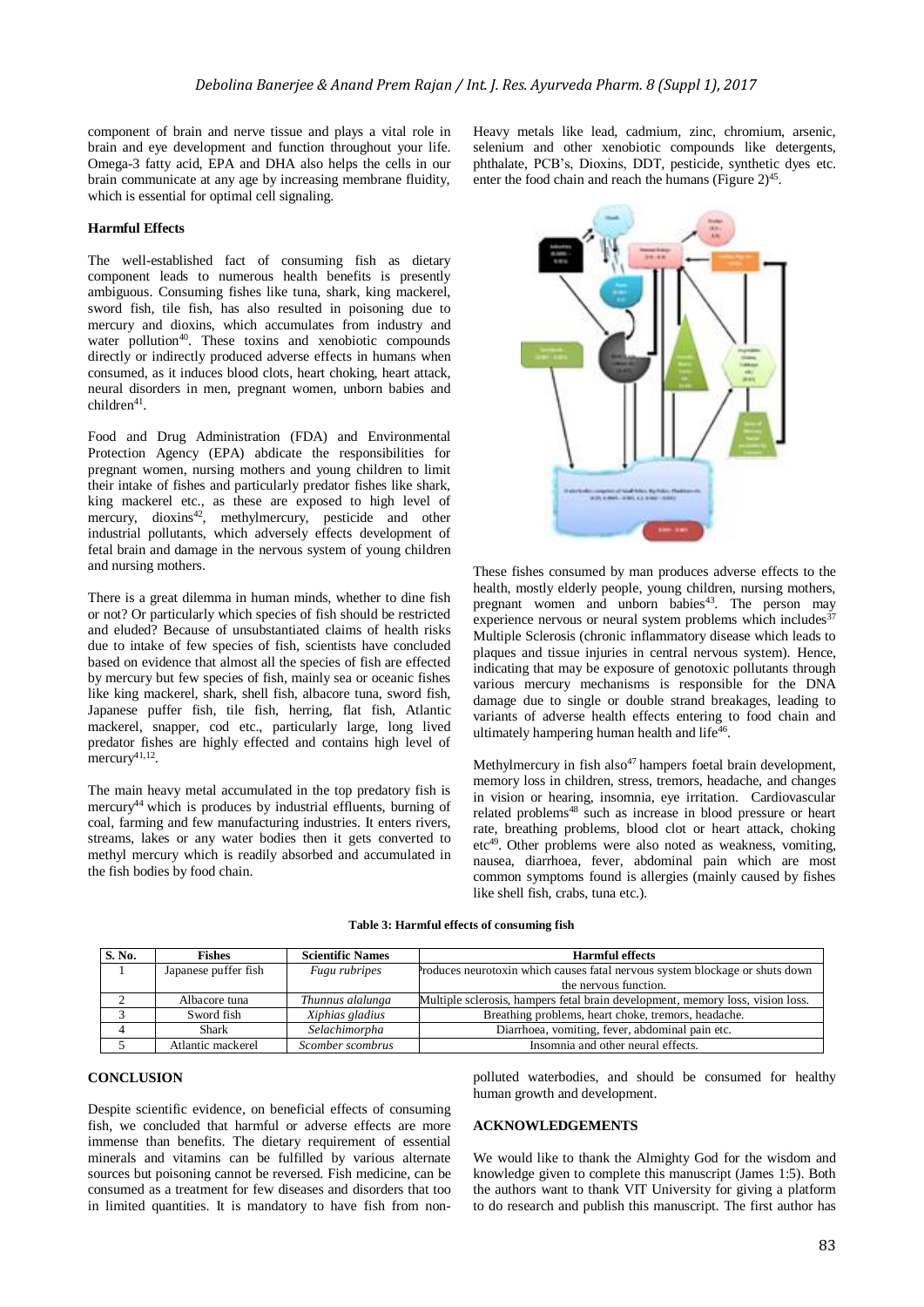joined PhD in the Regional Medical Research Centre, ICMR, Govt. of India, Chandrasekharpur, Bhubaneswar-751023, Odisha, India (Nodal Centre of Utkal University, Odisha, India), after completing the Post-Graduation at VIT University which is the first and the only University in India to get 4-STAR rating from QS, the international ranking agency and also Winner of the prestigious national award from FICCI, 'University of the year' for 2016.

# **REFERENCES**

- 1. Wim Verbeke, Isabelle Sioen, Zuzanna Pieniak, John Van Camp and Stefaan De Henauw, 2005. Consumer perception versus scientific evidence about health benefits and safety risks from fish consumption. Public Health Nutrition 8 (4) 422-429
- 2. Badriah [Alabdulkarim,](http://www.sciencedirect.com/science/article/pii/S1018364712000183) [Zubaida](http://www.sciencedirect.com/science/article/pii/S1018364712000183) Abdel Nabi Bakeet, [Shaista](http://www.sciencedirect.com/science/article/pii/S1018364712000183) [Arzoo,](http://www.sciencedirect.com/science/article/pii/S1018364712000183) 2012. Role of some functional lipids in preventing diseases and promoting health. [Journal](http://www.sciencedirect.com/science/journal/10183647) of King Saud [University](http://www.sciencedirect.com/science/journal/10183647) - Science 24(4) 319–329.
- 3. D.H. Van [Papendorp,](http://www.sciencedirect.com/science/article/pii/027153179500002X) H. Coetzer, M.C. [Kruger,](http://www.sciencedirect.com/science/article/pii/027153179500002X) 1995. Biochemical profile of osteoporotic patients on essential fatty acid supplementation. Nutrition Research 15(3) 325– 334.
- 4. Indians Swallow Fish Filled With Medicine To Cure Asthma; Huff post Lifestyle, UK; 24<sup>th</sup> june'2014] [Cited 2014 Aug 16] Available from [http://www.huffingtonpost.](http://www.huffingtonpost/) co.uk/2013/06/10/indians-cure-asthma-by-swallowingfish\_n\_3414088.html
- 5. Pei-Ra Ling, Mark Puder, Bruce R. Bistrian 2012. Purified fish oil eliminating linoleic and alpha linolenic acid meets essential fatty acid requirements in rats. [Metabolism](http://www.sciencedirect.com/science/journal/00260495) [61\(10\)](http://www.sciencedirect.com/science/journal/00260495/61/10) 1443–1451.
- 6. [Harel Z,](http://www.ncbi.nlm.nih.gov/pubmed?term=Harel%20Z%5BAuthor%5D&cauthor=true&cauthor_uid=8623866) [Biro FM,](http://www.ncbi.nlm.nih.gov/pubmed?term=Biro%20FM%5BAuthor%5D&cauthor=true&cauthor_uid=8623866) [Kottenhahn RK,](http://www.ncbi.nlm.nih.gov/pubmed?term=Kottenhahn%20RK%5BAuthor%5D&cauthor=true&cauthor_uid=8623866) [Rosenthal SL,](http://www.ncbi.nlm.nih.gov/pubmed?term=Rosenthal%20SL%5BAuthor%5D&cauthor=true&cauthor_uid=8623866) 1996. Supplementation with omega-3 polyunsaturated fatty acids in the management of dysmenorrhea in adolescents. [American Journal of Obstetrics and Gynecology](http://www.ncbi.nlm.nih.gov/pubmed/8623866) 174(4) 1335-8.
- 7. [Deutch B,](http://www.ncbi.nlm.nih.gov/pubmed?term=Deutch%20B%5BAuthor%5D&cauthor=true&cauthor_uid=7588501) 1995. Menstrual pain in Danish women correlated with low n-3 polyunsaturated fatty acid intake. [European](http://www.ncbi.nlm.nih.gov/pubmed/7588501)  [Journal of Clinical Nutrition](http://www.ncbi.nlm.nih.gov/pubmed/7588501) 49(7) 508-16.
- 8. Adriane Fugh-Berman, Fredi Kronenberg, 2003. Complementary and alternative medicine (CAM) in reproductive-age women: a review of randomized controlled trials[. Reproductive](http://www.sciencedirect.com/science/journal/08906238) Toxicology [17\(2\)](http://www.sciencedirect.com/science/journal/08906238) 137–152
- 9. Bente [Deutch,](http://www.sciencedirect.com/science/article/pii/S0271531700001524) Eva Bonefeld [Jørgensen,](http://www.sciencedirect.com/science/article/pii/S0271531700001524) Jens C [Hansen,](http://www.sciencedirect.com/science/article/pii/S0271531700001524) 2000. Menstrual discomfort in Danish women reduced by dietary supplements of omega-3 PUFA and B<sup>12</sup> (fish oil or seal oil capsules). [Nutrition](http://www.sciencedirect.com/science/journal/02715317) Research 20(5) 621-631.
- 10. A.J [Richardson,](http://www.sciencedirect.com/science/article/pii/S0952327804000109) 2004. Clinical trials of fatty acid treatment in ADHD, dyslexia, dyspraxia and the autistic spectrum. [Prostaglandins,](http://www.sciencedirect.com/science/journal/09523278) Leukotrienes and Essential Fatty Acid[s](http://www.sciencedirect.com/science/journal/09523278) [70\(4\)](http://www.sciencedirect.com/science/journal/09523278/70/4) 383-390
- 11. Jacqueline [Blommers,](http://www.sciencedirect.com/science/article/pii/S0002937802004258) Elisabeth S.M. de [Lange-de](http://www.sciencedirect.com/science/article/pii/S0002937802004258) [Klerk,](http://www.sciencedirect.com/science/article/pii/S0002937802004258) Dirk J. [Kuik,](http://www.sciencedirect.com/science/article/pii/S0002937802004258) Pieter D. [Bezemer,](http://www.sciencedirect.com/science/article/pii/S0002937802004258) Sybren [Meijer,](http://www.sciencedirect.com/science/article/pii/S0002937802004258)  2002. Evening primrose oil and fish oil for severe chronic astalgia: A randomized, double-blind, controlled trial. American Journal of Obstetrics and [Gynecology](http://www.sciencedirect.com/science/journal/00029378) [187\(5\)](http://www.sciencedirect.com/science/journal/00029378/187/5) 1389–1394
- 12. [Kirpal](http://www.sciencedirect.com/science/article/pii/S0273230003001004) S. Sidhu, 2003. Health benefits and potential risks related to consumption of fish or fish oil. Regulatory Toxicology and Pharmacology 38(3): 336-344.
- 13. Jason m. Wolf, Bret A. Lashner, 2002. Inflammatory bowel disease: sorting out the treatment options. Clevel and Clinic Journal of Medicine 69(8).
- 14. [David](http://www.sciencedirect.com/science/article/pii/S0163725899000261) P. Rose, Jeanne M. [Connolly,](http://www.sciencedirect.com/science/article/pii/S0163725899000261) 1999. Omega-3 fatty acids as cancer chemopreventive agents. [Pharmacology](http://www.sciencedirect.com/science/journal/01637258) & [Therapeutics](http://www.sciencedirect.com/science/journal/01637258) 83(3) 217-244.
- 15. De Groot R.H.M., C. Ouwehand, J. Jolles, 2012. Eating the right amount of fish: Inverted U-shape association between fish consumption and cognitive performance and academic achievement in Dutch adolescents. Prostaglandins, Leukotrienes and Essential Fatty Acids 86: 113-117.
- 16. Samir Bhangle, Sharon L. Kolasinski, 2011. Fish Oil in Rheumatic Diseases; [Rheumatic](http://www.sciencedirect.com/science/journal/0889857X) Disease Clinics of North [America.](http://www.sciencedirect.com/science/journal/0889857X) Rheumatic Disease Clinics of North America [37\(1\)](http://www.sciencedirect.com/science/journal/0889857X/37/1) 77–84.
- 17. Susanna M [Proudman,](http://ard.bmj.com/search?author1=Susanna+M+Proudman&sortspec=date&submit=Submit) [Michael](http://ard.bmj.com/search?author1=Michael+J+James&sortspec=date&submit=Submit) J James, [Llewellyn](http://ard.bmj.com/search?author1=Llewellyn+D+Spargo&sortspec=date&submit=Submit) D [Spargo,](http://ard.bmj.com/search?author1=Llewellyn+D+Spargo&sortspec=date&submit=Submit) Robert G [Metcalf,](http://ard.bmj.com/search?author1=Robert+G+Metcalf&sortspec=date&submit=Submit) Thomas R [Sullivan,](http://ard.bmj.com/search?author1=Thomas+R+Sullivan&sortspec=date&submit=Submit)[Maureen](http://ard.bmj.com/search?author1=Maureen+Rischmueller&sortspec=date&submit=Submit) [Rischmueller,](http://ard.bmj.com/search?author1=Maureen+Rischmueller&sortspec=date&submit=Submit) Katerina [Flabouris,](http://ard.bmj.com/search?author1=Katerina+Flabouris&sortspec=date&submit=Submit) Mihir D [Wechalekar,](http://ard.bmj.com/search?author1=Mihir+D+Wechalekar&sortspec=date&submit=Submit)  [Anita](http://ard.bmj.com/search?author1=Anita+T+Lee&sortspec=date&submit=Submit) T Lee, Leslie G [Cleland,](http://ard.bmj.com/search?author1=Leslie+G+Cleland&sortspec=date&submit=Submit) 2013. Fish oil in recent onset rheumatoid arthritis: a randomised, double-blind controlled trial within algorithm-based drug use. Clinical and epidemiological research 204145.
- 18. Surya M. Artham, Carl J. Lavie, MD, Hector O. Ventura, 2008. Fish Oil in Primary and Secondary Cardiovascular Prevention. The Ochsner Journal 8(2): 49-60.
- 19. Cristina [Augood,](http://ajcn.nutrition.org/search?author1=Cristina+Augood&sortspec=date&submit=Submit) Usha [Chakravarthy,](http://ajcn.nutrition.org/search?author1=Usha+Chakravarthy&sortspec=date&submit=Submit) Ian [Young,](http://ajcn.nutrition.org/search?author1=Ian+Young&sortspec=date&submit=Submit) [Jesus](http://ajcn.nutrition.org/search?author1=Jesus+Vioque&sortspec=date&submit=Submit) [Vioque](http://ajcn.nutrition.org/search?author1=Jesus+Vioque&sortspec=date&submit=Submit)[,Paulus](http://ajcn.nutrition.org/search?author1=Paulus+TVM+de+Jong&sortspec=date&submit=Submit) TVM de Jong, Graham [Bentham,](http://ajcn.nutrition.org/search?author1=Graham+Bentham&sortspec=date&submit=Submit) [Mati](http://ajcn.nutrition.org/search?author1=Mati+Rahu&sortspec=date&submit=Submit) [Rahu,](http://ajcn.nutrition.org/search?author1=Mati+Rahu&sortspec=date&submit=Submit) Johan [Seland,](http://ajcn.nutrition.org/search?author1=Johan+Seland&sortspec=date&submit=Submit)Gisele [Soubrane,](http://ajcn.nutrition.org/search?author1=Gisele+Soubrane&sortspec=date&submit=Submit) [Laura](http://ajcn.nutrition.org/search?author1=Laura+Tomazzoli&sortspec=date&submit=Submit) [Tomazzoli,](http://ajcn.nutrition.org/search?author1=Laura+Tomazzoli&sortspec=date&submit=Submit) Fotis [Topouzis,](http://ajcn.nutrition.org/search?author1=Fotis+Topouzis&sortspec=date&submit=Submit) Johannes R [Vingerling,](http://ajcn.nutrition.org/search?author1=Johannes+R+Vingerling&sortspec=date&submit=Submit) and Astrid E [Fletcher;](http://ajcn.nutrition.org/search?author1=Astrid+E+Fletcher&sortspec=date&submit=Submit) Oily fish consumption, dietary docosahexaenoic acid and eicosapentaenoic acid intakes, and associations with neovascular age-related macular degeneration. The American Journal of Clinical Nutrition 88(2): 398-406
- 20. A White Paper Published by the Perinatal Nutrition Working Group, 2012. Benefits of Seafood Consumption and Omega-3 DHA During Pregnancy and Early Post-Natal Development.
- 21. Saw CL, Yang AY, Guo Y, Kong AN, 2013. Astaxanthin and omega-3 fatty acids individually and in combination protect against oxidative stress via the Nrf2-ARE pathway. [Food Chem Toxicol.](http://www.ncbi.nlm.nih.gov/pubmed/24157545) 62:869-75.
- 22. Eiji Yamashita, 2013. Astaxanthin as a Medical Food. Functional Foods in Health and Disease; 3(7):254-258.
- 23. [Meilin](http://www.sciencedirect.com/science/article/pii/S0271531703001027) Liu, Agneta [Wallmon,](http://www.sciencedirect.com/science/article/pii/S0271531703001027) Rolf [Wallin,](http://www.sciencedirect.com/science/article/pii/S0271531703001027) Tom [Saldeen,](http://www.sciencedirect.com/science/article/pii/S0271531703001027) 2003. Effects of stable fish oil and simvastatin on plasma lipoproteins in patients with hyperlipidemia. [Nutrition](http://www.sciencedirect.com/science/journal/02715317) [Research](http://www.sciencedirect.com/science/journal/02715317) [23\(8\)](http://www.sciencedirect.com/science/journal/02715317/23/8) 1027–1034
- 24. [Chenchen](http://ajcn.nutrition.org/search?author1=Chenchen+Wang&sortspec=date&submit=Submit) Wang, [William](http://ajcn.nutrition.org/search?author1=William+S+Harris&sortspec=date&submit=Submit) S Harris, Mei [Chung,](http://ajcn.nutrition.org/search?author1=Mei+Chung&sortspec=date&submit=Submit) [Alice](http://ajcn.nutrition.org/search?author1=Alice+H+Lichtenstein&sortspec=date&submit=Submit) H [Lichtenstein](http://ajcn.nutrition.org/search?author1=Alice+H+Lichtenstein&sortspec=date&submit=Submit)[,Ethan](http://ajcn.nutrition.org/search?author1=Ethan+M+Balk&sortspec=date&submit=Submit) M Balk, Bruce [Kupelnick,](http://ajcn.nutrition.org/search?author1=Bruce+Kupelnick&sortspec=date&submit=Submit) [Harmon](http://ajcn.nutrition.org/search?author1=Harmon+S+Jordan&sortspec=date&submit=Submit) S [Jordan,](http://ajcn.nutrition.org/search?author1=Harmon+S+Jordan&sortspec=date&submit=Submit) and [Joseph](http://ajcn.nutrition.org/search?author1=Joseph+Lau&sortspec=date&submit=Submit) Lau; 2006. n−3 Fatty acids from fish or fish-oil supplements, but not α-linolenic acid, benefit cardiovascular disease outcomes in primary- and secondaryprevention studies: a systematic review. The American Journal of Clinical Nutrition 84(1): 5-17.
- 25. Douglas MacKay, 2012. Fish Oil and Heart Disease: Nutrient champion hits a scientific speed bump. Natural Medicine Journal Vol. 4 Issue 11.
- 26. Penny M. [Kris-Etherton,](http://circ.ahajournals.org/search?author1=Penny+M.+Kris-Etherton&sortspec=date&submit=Submit) [William](http://circ.ahajournals.org/search?author1=William+S.+Harris&sortspec=date&submit=Submit) S. Harris, [Lawrence](http://circ.ahajournals.org/search?author1=Lawrence+J.+Appel&sortspec=date&submit=Submit) J. [Appel,](http://circ.ahajournals.org/search?author1=Lawrence+J.+Appel&sortspec=date&submit=Submit) 2002. Fish Consumption, Fish Oil, Omega-3 Fatty Acids, and Cardiovascular Disease. American Heart Association 106: 2747-2757.
- 27. Timothy D. Mickleborough, Rachael L. Murray, Alina A. Ionescu, and Martin R. Lindley, 2003. Fish Oil Supplementation Reduces Severity of Exercise-induced Bronchoconstriction in Elite Athletes. American Thoracic Society Journal 168 (10).
- 28. Colombo J, Kannass KN, Shaddy DJ, Kundurthi S, Maikranz JM, Anderson CJ, Blaga OM, Carlson SE, 2004. Maternal DHA and the development of attention in infancy and toddlerhood. Child Dev. 75:1254-67.
- 29. Judge MP, Harel O, Lammi-Keefe CJ, 2007. Maternal consumption of a docosahexaenoic acid-containing functional food during pregnancy: benefit for infant